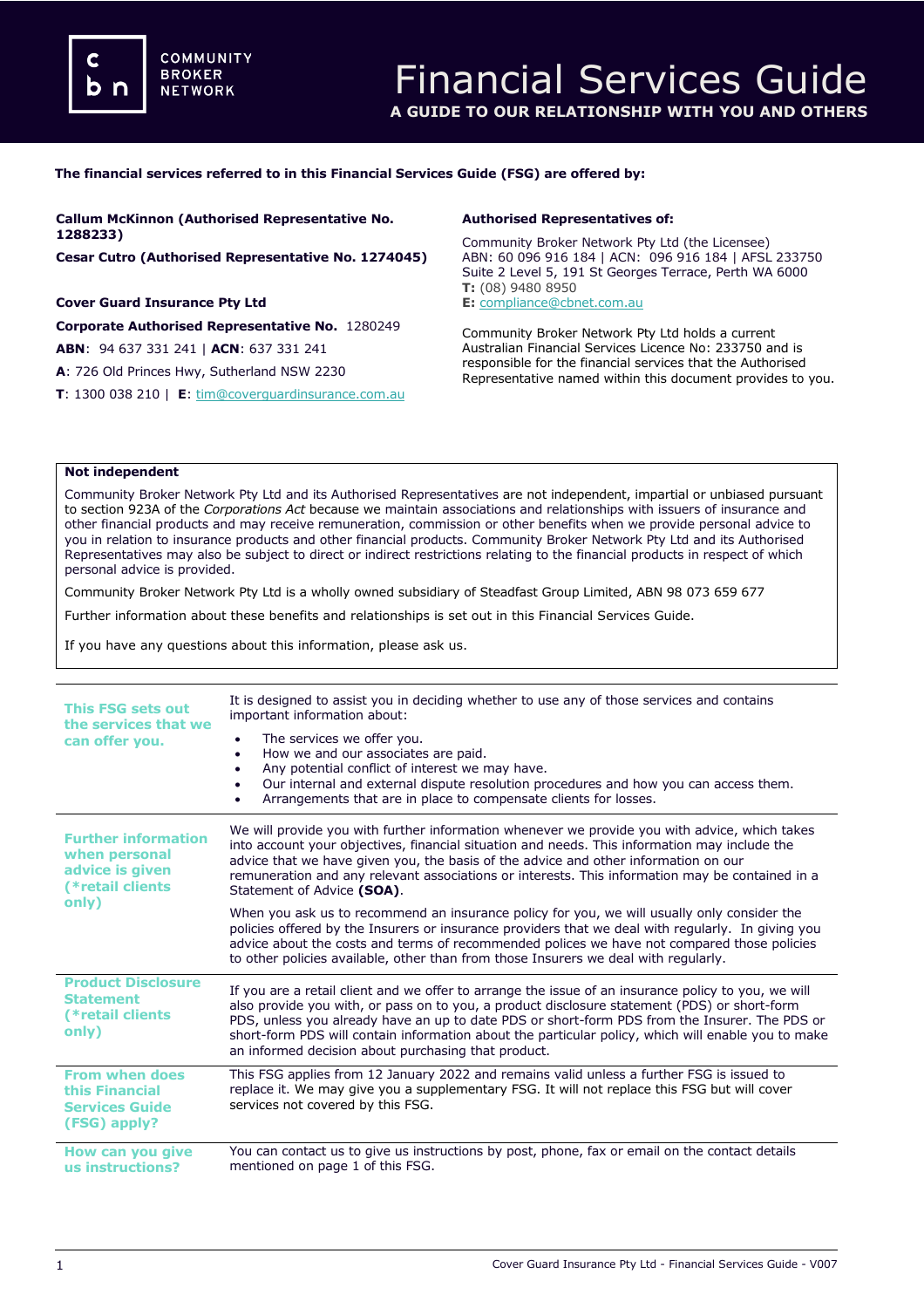# Financial Services Guide **A GUIDE TO OUR RELATIONSHIP WITH YOU AND OTHERS**

| <b>Who is responsible</b><br>for the financial<br>services provided?                                                                                                    | Community Broker Network Pty Ltd is responsible for the financial services that will be provided<br>to you or through you to your family members, including the distribution of this FSG. Community<br>Broker Network Pty Ltd holds a current Australian Financial Services Licence No: 233750. The<br>contact details for Community Broker Network Pty Ltd are at the top of this FSG. The distribution<br>of this FSG by us is authorised by Community Broker Network Pty Ltd.                                                                                                   |
|-------------------------------------------------------------------------------------------------------------------------------------------------------------------------|------------------------------------------------------------------------------------------------------------------------------------------------------------------------------------------------------------------------------------------------------------------------------------------------------------------------------------------------------------------------------------------------------------------------------------------------------------------------------------------------------------------------------------------------------------------------------------|
| <b>What kinds of</b><br><b>financial services</b><br>are we authorised<br>to provide and what<br><b>kinds of financial</b><br>product/s do those<br>services relate to? | The financial services referred to in this guide are provided by your Authorised Broker, who is<br>authorised under the Community Broker Network Pty Ltd's Australian Financial Services Licence<br>to provide financial product advice and deal in general insurance products for wholesale and retail<br>clients. We will do this on your behalf as your general insurance broker unless we tell you<br>otherwise.                                                                                                                                                               |
|                                                                                                                                                                         | If we ever act under a binder arrangement, which means we have authority to issue policies as<br>an agent for the insurer, rather than acting for you, we will inform you of this arrangement.                                                                                                                                                                                                                                                                                                                                                                                     |
| <b>Will I receive</b><br>tailored advice?                                                                                                                               | Maybe not in all cases. However, we may need information about your personal objectives,<br>details of your current financial situation and any relevant information, so that we can arrange<br>insurance policies for you, or to give you advice about your insurance needs. We will ask you for<br>the details that we need to know.                                                                                                                                                                                                                                             |
|                                                                                                                                                                         | In some cases, we will not ask for any of this information. If we do not ask, or if you do not give<br>us all of the information we ask for, any advice you receive may not be appropriate to your<br>needs, objectives and financial situation. You should read the warnings contained in any SOA, or<br>any other warnings that we give you, carefully before making any decision about an insurance<br>policy.                                                                                                                                                                  |
|                                                                                                                                                                         | Where we provide you with advice about your insurance arrangements, that advice is current at<br>the time that we give it. At renewal we may review your insurance however, in some cases we<br>may automatically renew your insurance to ensure you continue to be covered. This renewal will<br>not take into account any changes to your current financial situation or personal objectives or<br>needs that you have not informed us of.                                                                                                                                       |
| <b>Contractual liability</b><br>and your insurance<br>cover                                                                                                             | Many commercial or business contracts contain clauses dealing with your liability (including<br>indemnities or hold harmless clauses). Such clauses may entitle your insurers to reduce cover,<br>or in some cases, refuse to indemnify you at all. You should seek legal advice before signing and<br>accepting contracts. You should inform us of any clauses of this nature before you enter into<br>them.                                                                                                                                                                      |
| <b>Legal advice</b>                                                                                                                                                     | Our duty as a general insurance broker does not extend to giving legal advice. You should consult<br>your solicitor when you need advice on legal matters.                                                                                                                                                                                                                                                                                                                                                                                                                         |
| <b>What information</b><br>do we maintain<br>about you and how<br>can you access it?                                                                                    | Community Broker Network Pty Ltd maintains a record of your personal profile including details of<br>insurance policies that we arrange for you. Community Broker Network Pty Ltd may also maintain<br>records of any recommendations or advice given to you. Community Broker Network Pty Ltd will<br>retain this FSG and any other FSG given to you as well as any SOA, PDS or short-form PDS that<br>we give or pass on to you for the period required by law.                                                                                                                  |
|                                                                                                                                                                         | We and Community Broker Network Pty Ltd are committed to implementing and promoting a<br>privacy policy, which will ensure the privacy and security of your personal information.<br>Community Broker Network Pty Ltd has taken the appropriate action to ensure we comply with<br>the Australian Privacy Principles ("APPs") and have established a Privacy Policy. A copy of our<br>privacy policy is available on request, or at www.cbnet.com.au.                                                                                                                              |
|                                                                                                                                                                         | If you wish to access your file, please ask us. We will make arrangements for you to do so.                                                                                                                                                                                                                                                                                                                                                                                                                                                                                        |
| How will I pay for<br>the services<br>provided?                                                                                                                         | Payment for the services we provide you are payable directly to Community Broker Network Pty<br>Ltd. For each insurance product, the insurer will charge a premium that includes any relevant<br>taxes, charges and levies. Community Broker Network Pty Ltd will receive a payment based on a<br>percentage of this premium (excluding relevant taxes, charges and levies) called commission,<br>which is paid to Community Broker Network Pty Ltd by the insurers. In some cases, we may also<br>charge you a broker fee. This will be shown on the invoice that is sent to you. |
|                                                                                                                                                                         | The invoice provides methods of payment for our services and details of payment terms (14<br>days). Community Broker Network Pty Ltd pays the commission and broker fee to us after<br>deducting a management fee.                                                                                                                                                                                                                                                                                                                                                                 |
|                                                                                                                                                                         | If there is a refund or reduction of your premium as a result of a cancellation or alteration to a<br>policy, or based on a term of your policy (such as a premium adjustment provision), we will<br>retain any fee we have charged you. Depending on our arrangements with the insurer,<br>Community Broker Network Pty Ltd will retain any commission that was paid to them by the<br>insurer for the policy and we may retain the portion of the commission that was paid to us by<br>Community Broker Network Pty Ltd. We may also charge you a cancellation fee.              |
|                                                                                                                                                                         | Non-payment of premium within applicable time frames could result in the insurer cancelling the<br>contract of insurance or charging a penalty premium for time on risk.                                                                                                                                                                                                                                                                                                                                                                                                           |
|                                                                                                                                                                         | When you pay us your premium it will be banked into Community Broker Network Pty Ltd 's trust<br>account. Community Broker Network Pty Ltd will retain the commission from the premium you<br>pay us and remit the balance to the insurer in accordance with Community Broker Network Pty                                                                                                                                                                                                                                                                                          |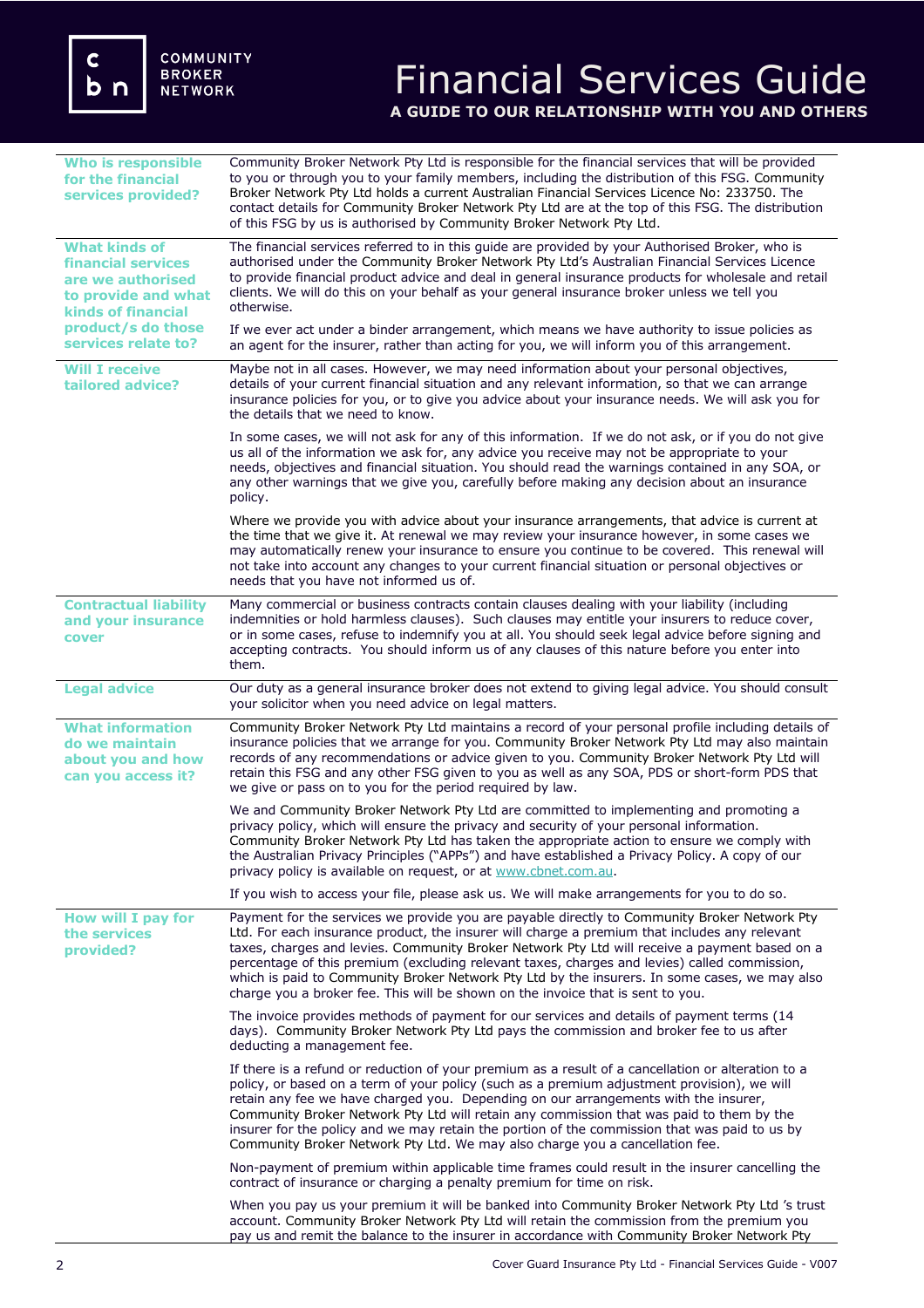**How are any commissions, fees or other benefits calculated for providing the financial services?**

**Do we have any relationships or associations which might reasonably influence us?** 

## Financial Services Guide **A GUIDE TO OUR RELATIONSHIP WITH YOU AND OTHERS**

Ltd's arrangements with the insurer. Community Broker Network Pty Ltd will earn interest on the premium while it is in their trust account or Community Broker Network Pty Ltd may invest the premium and earn a return. Community Broker Network Pty Ltd will retain any interest or return on investment earned on the premium.

If you require assistance from us with a claim which requires an unexpected and significant amount of time or expertise, we reserve the right to make an additional charge for it. Any charges will be agreed with you before we provide the services so you always know how much you will be required to pay.

The commission the Insurer pays to Community Broker Network Pty Ltd will be calculated based on the formula:

### **P X Y% = X.**

 $P =$  the amount you pay for any insurance policy (less any government fees or charges included in that amount). *Y*

*%* = the percentage commission paid to Community Broker Network Pty Ltd by the Insurer. *X* = Community Broker Network Pty Ltd's commission. Community Broker Network Pty Ltd's commission varies between 0 and 30%.

We may also charge you a broker fee in addition to commission when you enter into an insurance policy. The amount of the fee will depend on the complexity of the services we are providing. The amount of any broker fee charged will be shown on your invoice.

Community Broker Network Pty Ltd deducts a management fee of between 0% and 22.5% from the total commission and broker fee received and pays the remainder of the broker fee and commission to us.

Our employees that will assist you with your insurance needs will be paid a market salary and may also receive a performance bonus based on both the value and quality of the work they do for our clients.

Where a third party has referred you to us, we may share part of our fees/commission with them or pay an agreed referral rate. If we do, we will pay commissions to those people out of the commission and fees passed to us by Community Broker Network Pty Ltd (not in addition to those amounts), in the range of 0 to 50% of our commission or fees.

If we give you personal advice, we will inform you of any fees, commission or other payments we, our associates or anyone referring you to us (or us to any insurer) will receive in relation to the policies that are the subject of the advice.

See below for information on the Steadfast association and commission.

Community Broker Network Pty Ltd is a wholly owned subsidiary of Steadfast Group Limited, ABN 98 073 659 677.

#### **Insurer Relationships**

Community Broker Network Pty Ltd sometimes enter into specific arrangements with a limited number of insurers where we receive fees or other remuneration for the development of insurance solutions or the growth of various insurance portfolios. The remuneration Community Broker Network Pty Ltd receives from these arrangements is variable and is determined by the profitability of the recommended insurance products. We will only recommend these products where they meet your needs and are in your best interests. Any such relationship is managed under our conflicts of interest policy.

We work closely with a range of insurers and underwriting agencies to arrange high quality benefits, competitive pricing and superior service levels for our clients. Wherever possible we will recommend that clients deal with insurers that are authorised under the Insurance Act 1973 (Cth) to carry on insurance business in Australia and are subject to oversight by the Australian Prudential Regulation Authority. We will warn you when we recommend an unauthorised foreign insurer.

Some insurers give other benefits such as sponsorship of annual conferences, training and invitations to social business functions. These benefits may change from year to year. The receipt of these benefits may be based upon the volume of business placed with the provider but may also be more of an ad hoc reward. Occasionally we may also receive small gifts and gratuities. It is Community Broker Network Pty Ltd's policy that gifts or gratuities may be accepted only if they are of an incidental nature. These amounts are not additional costs to you.

Despite the existence of any incentive, any decision to place business with such an Insurer will be based on the fact that this provides the best solution for you and not based on consideration of any incentive entitlement. Community Broker Network Pty Ltd may pass any incentive received on to us.

#### **Steadfast Group Limited**

Community Broker Network Pty Ltd is a Steadfast Group Limited (**Steadfast**) Network Broker.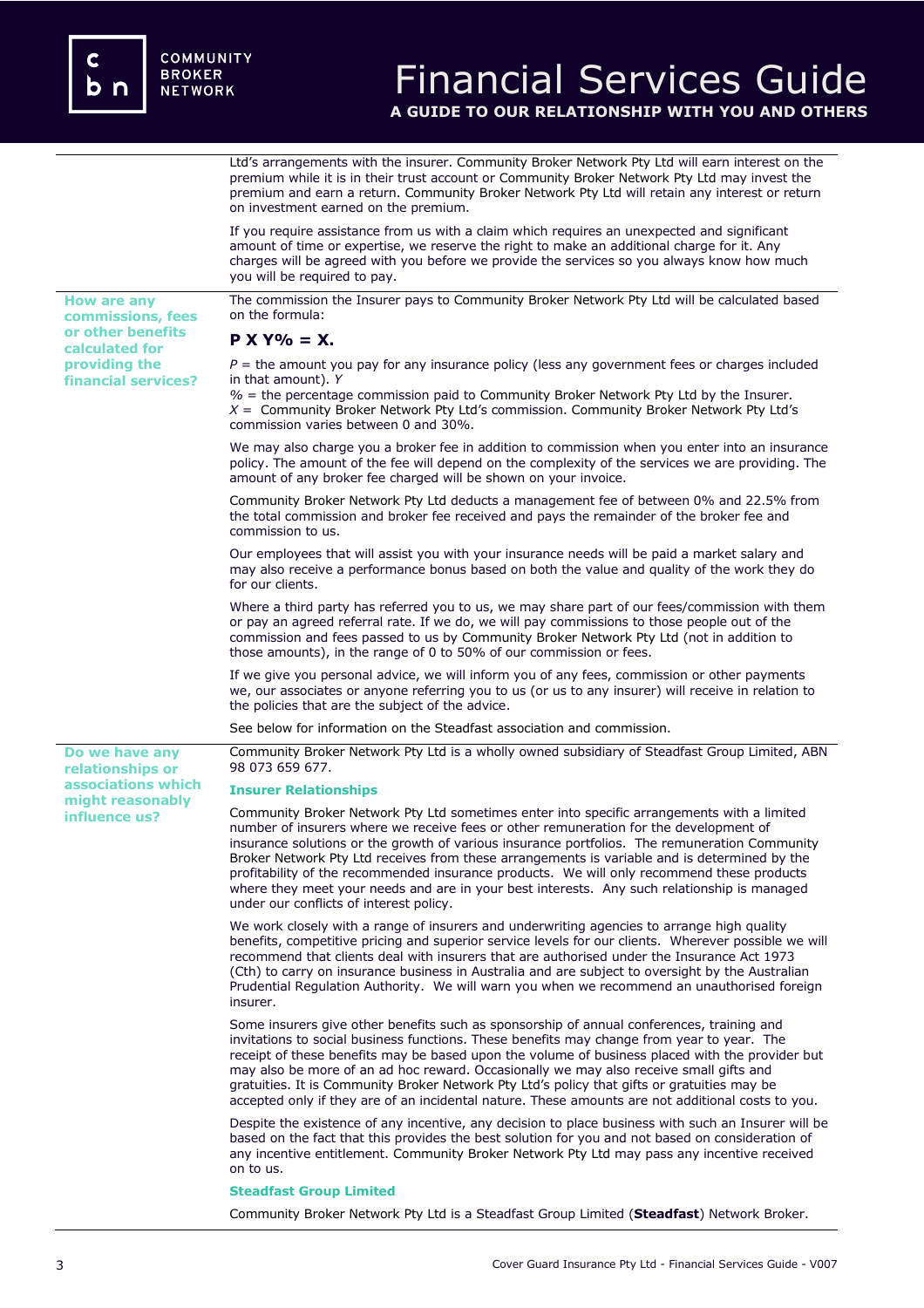c<br>b n

# Financial Services Guide **A GUIDE TO OUR RELATIONSHIP WITH YOU AND OTHERS**

|                                                                                  | As a Steadfast Network Broker, Community Broker Network Pty Ltd and our Authorised<br>Representatives have access to member services including model operating and compliance<br>tools, procedures, manuals and training, legal, technical, HR, contractual liability advice and<br>assistance, group insurance arrangements, product comparison and placement support,<br>claims support, group purchasing arrangements and broker support services. These services<br>are either funded by Steadfast, subsidised by Steadfast or available exclusively to Steadfast<br>Network Brokers for a fee. |
|----------------------------------------------------------------------------------|-----------------------------------------------------------------------------------------------------------------------------------------------------------------------------------------------------------------------------------------------------------------------------------------------------------------------------------------------------------------------------------------------------------------------------------------------------------------------------------------------------------------------------------------------------------------------------------------------------|
|                                                                                  | Steadfast has arrangements with some insurers and premium funders ( <b>Partners</b> ) under<br>which the Partners pay Steadfast commission of between $0.5 - 1.5\%$ for each product<br>arranged by us with those Partners or alternatively a fee to access strategic and<br>technological support and the Steadfast Broker Network. Steadfast is also a shareholder of<br>some Partners.                                                                                                                                                                                                           |
|                                                                                  | Community Broker Network Pty Ltd may receive a proportion of any commission paid to<br>Steadfast by its Partners at the end of each financial year (or other agreed period).                                                                                                                                                                                                                                                                                                                                                                                                                        |
|                                                                                  | You can obtain a copy of Steadfast's FSG at www.steadfast.com.au.                                                                                                                                                                                                                                                                                                                                                                                                                                                                                                                                   |
| <b>The licensee and</b><br>premium funding<br>companies                          | If we arrange premium funding for you with a premium funder, we or Community Broker<br>Network Pty Ltd may be paid a commission by the premium funder. We may also charge you a<br>fee (or both). The commission that we are paid by the premium funder is usually calculated as a<br>percentage of your insurance premium (including government fees or changes). If you instruct us<br>to arrange premium funding for you, this is when we become entitled to the commission.                                                                                                                     |
|                                                                                  | Commission rates for premium funding are usually in the range of 0 to 4% of funded premium.<br>When we arrange premium funding for you, you can ask us what commission rate we are paid for<br>that funding arrangement compared to the other arrangements that were available to you. The<br>amount we are paid is set out in the premium funding contract. Some premium funders may pay<br>Community Broker Network Pty Ltd an administration and service fee for the distribution and<br>management of their products.                                                                           |
| What to do if you                                                                | We welcome your suggestions, compliments and complaints as an opportunity to improve our                                                                                                                                                                                                                                                                                                                                                                                                                                                                                                            |
| have a complaint?                                                                | service.                                                                                                                                                                                                                                                                                                                                                                                                                                                                                                                                                                                            |
|                                                                                  | If you have any complaints about the service provided to you, please give us the opportunity to<br>put things right by contacting your Authorised Broker about your complaint in the first instance.<br>We will do our best to resolve your complaint within 5 working days.                                                                                                                                                                                                                                                                                                                        |
|                                                                                  | If your complaint is not satisfactorily resolved within this time, please contact Community Broker<br>Network Pty Ltd's Complaints Officer:                                                                                                                                                                                                                                                                                                                                                                                                                                                         |
|                                                                                  | $T: (08)$ 9480 8950<br>E: compliance@cbnet.com.au<br>P: PO Box 1183, WEST PERTH WA 6872.<br>Please mark the envelope "Notice of Complaint".                                                                                                                                                                                                                                                                                                                                                                                                                                                         |
|                                                                                  | We will try and resolve your complaint quickly and fairly and no later than 30 days from receiving<br>the response.                                                                                                                                                                                                                                                                                                                                                                                                                                                                                 |
|                                                                                  | Community Broker Network Pty Ltd is a member of the Australian Financial Complaints Authority<br>(AFCA). If your complaint cannot be resolved to your satisfaction by us, you have the right to<br>refer the matter to AFCA. AFCA provides fair and independent financial services complaint<br>resolution that is free to customers. AFCA can be contacted at:                                                                                                                                                                                                                                     |
|                                                                                  | <b>W</b> : www.afca.org.au $\mathsf{E}$ : info@afca.org.au<br>P: 1800 931 678 (free call)<br>In writing to: Australian Financial Complaints Authority, GPO Box 3, Melbourne VIC 3001                                                                                                                                                                                                                                                                                                                                                                                                                |
|                                                                                  | Community Broker Network Pty Ltd is a principal member of NIBA and as such the Community<br>Broker Network Pty Ltd's staff and Authorised Brokers have adopted the Insurance Brokers Code<br>of Practice.                                                                                                                                                                                                                                                                                                                                                                                           |
| <b>What arrangements</b><br>are in place to<br>compensate clients<br>for losses? | Community Broker Network Pty Ltd have a Professional Indemnity policy in place. The PI policy<br>covers Community Broker Network Pty Ltd employees, its contractors and its Authorised Brokers<br>for claims made against them by clients as a result of their conduct in the provision of financial<br>services.                                                                                                                                                                                                                                                                                   |
|                                                                                  | The PI policy will cover Community Broker Network Pty Ltd and us for claims relating to the<br>conduct of representatives who no longer work with us, in respect of the Financial Services<br>provided under the Community Broker Network Pty Ltd's Australian Financial Services Licence.                                                                                                                                                                                                                                                                                                          |
|                                                                                  | This policy satisfies the requirements for compensation arrangements under section 912B of the<br>Corporations Act.                                                                                                                                                                                                                                                                                                                                                                                                                                                                                 |
| <b>Any questions?</b>                                                            | If you have any further questions about the financial services we provide, please contact us.<br>Please retain this document for your reference and any future dealings with us and Community<br>Broker Network Pty Ltd.                                                                                                                                                                                                                                                                                                                                                                            |